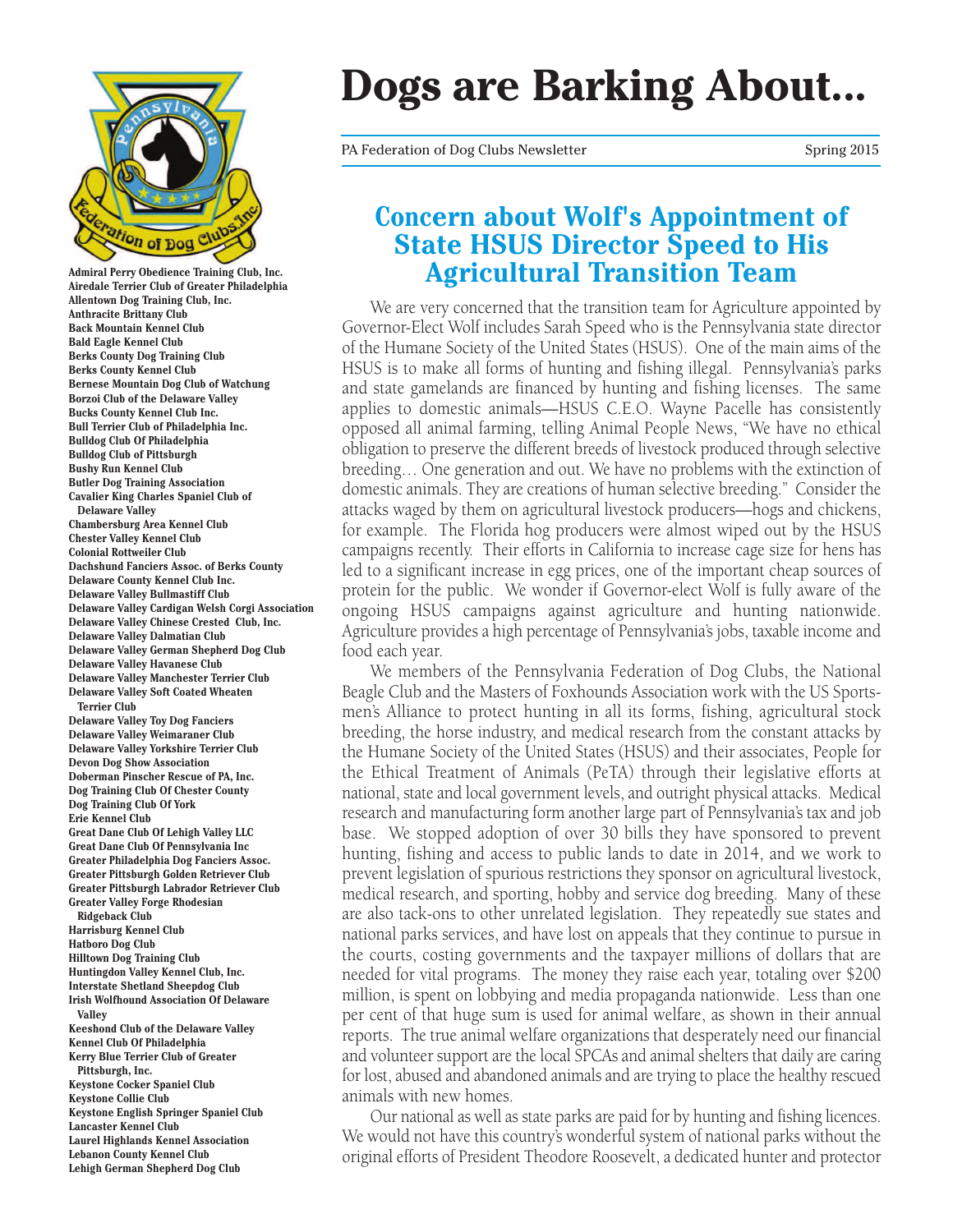**Lehigh Valley Coursing Club Lehigh Valley Kennel Club Lenape Golden Retriever Club Liberty English Cocker Spaniel Fanciers Lower Bucks Dog Training Club Mid Susquehanna Valley Kennel Club Middle Atlantic St. Bernard Club Mifflin County Dog Training Club Montgomery County Kennel Club Mountain Laurel Kennel Club Mt Nittany Dog Training Club Nita-Nee Kennel Club Obedience Training Class Of Harrisburg OHA Lehigh Valley Chapter Old York Road Dog Training Club Penn Ridge Kennel Club Penn-Dutch Great Pyrenees Club Philadelphia Dog Training Club Pocono Mountain Kennel Club Poodle Club of the Lehigh Valley Inc. Quaker City Doberman Pinscher Club Saucon Valley Boxer Club Schuylkill Valley German Shorthaired Pointer Club SE Keystone Chinese Shar-Pei Club Siberian Husky Club of the Delaware Valley Skycastle French Hounds South Hills Kennel Club Suburban Dog Training Club of Eastern Montgomery County Tri State Dog Obedience Club Inc. Valley Forge Kennel Club Waterland Retriever Club William Penn Poodle Club William Penn West Highland White Terrier Club Williamsport Dog Training Club York County Dog Training Club**

of our great open spaces. The general public is unaware of the extent to which preservation and conservation of wetlands, streams and rivers, national, state and county open space and parks are worked for and paid for by hunters and fishers—or that the whole system of national parks was started by hunters. The high ground is ours. Animal rights people are no more interested in protecting wildlife habitat than the man in the moon. None of them has ever worked to preserve or reclaim wetlands and watersheds like Ducks Unlimited or Trout Unlimited, or to keep wild animal populations healthy while protecting our rights to hunt nationwide like The Wildlife Conservation Fund of America. Don't ever forget it when talking to those misguided individuals who approach wild animal preservation with the same attitude as a "save the children" campaign. This means working with local land trust and watershed protection groups with a clearly communicated position: we are working together to keep the countryside open, protect wildlife habitat and water quality. With shrinking habitat all wildlife suffers. Some must be monitored and reduced to levels which can be supported by the existing open land. Deer and non-migratory goose populations are the two most visible and emotional examples. Their overgrazing damages Pennsylvania's parks and woodlands, and non-migratory goose droppings foul our reservoirs. Hunting can perform real community service in those cases. Trout Unlimited, Ducks Unlimited, the US Sportsmen's Alliance, the Wildlife Conservation Fund of America, the Masters of Foxhounds Asssociation and the National Beagle Club work constantly to keep wild animal populations healthy and assure the right of every one to legally hunt, fish, hike and enjoy the land nationwide.

Our committed financial support and monitoring of national, state and local legislation helps the US Sportsmen's Alliance and the National Animal Interest Alliance analyze legislation proposals and mount campaigns necessary to protect agriculture, medical research and lawful citizens' rights.

#### **House Bill 1750 – Ban of breeding dogs & cats for human consumption**

The PA Federation of Dog Clubs does not see evidence of human consumption of dogs and/or cats occurring in the Commonwealth. Therefore, we question the real motivation for HB1750, the ban on the sale or slaughter of dog and cats for human consumption. The PFDC was neutral on HB1750 as originally introduced.

The animal radicals are very adept at using incrementalism to get what they want, and we are very concerned that is truly the motivation behind HB1750. As we have seen already, the Bill passed the PA House of Representatives containing only a ban on pet slaughter and consumption. Once it got to the PA Senate, the pigeon shoot ban was added to it. This long standing goal of the radicals was most likely the real goal of the Bill. HB1750 passed the PA Senate with the pigeon shoot language included, and supporters challenged the PA House of Representatives to approve the modified version of the Bill before the end of the session. Ultimately, we share the concern of PA sportsmen's groups that the pigeon shoot ban is also just an incremental approach to bans on hunting. We opposed HB1750 in the form passed by the PA Senate.

The PA House of Representatives has declined to bring HB1750 back up for consideration for the remainder of this session. All Bills die at the end of the legislative session in PA, but we have little doubt this one will be re-introduced in the next session. We will have to watch for it.

#### **Interstate Transfer of Animals Between Shelters**

A bill to stop the importing of unvetted puppies from out of state and unrecorded transfer of puppies for "adoption" (read "sale") between some so-called humane and rescue organizations in Pennsylvania is far more desperately needed. Any knowledge of such organizations doing this should be immediately reported to the Bureau of Dog Law Enforcement as a matter of public safety. They are, in effect, functioning for profit as "puppy mills." Doing nothing about this directly related disgraceful problem that certainly affects the public's perception of their honest functions and practices unfortunately casts Humane PA's and the Federated Humane Societies of PA's motives in promoting any legislation in a very self-serving light, in our way of thinking. We recommend that you be very careful about supporting their legislative agendas.

The issue about dogs and cats coming through rescues unvetted and undocumented should not be "a thorny one" for any intelligent person, regardless of his or her affiliation, as it causes exposure of the general public's pets and people to disease from other areas, and purchase of heartbreakingly unhealthy animals as pets. And healthy animals in such shelters are obviously put at risk as well. The current lemon law can only help after the fact. The Federated Humane Societies of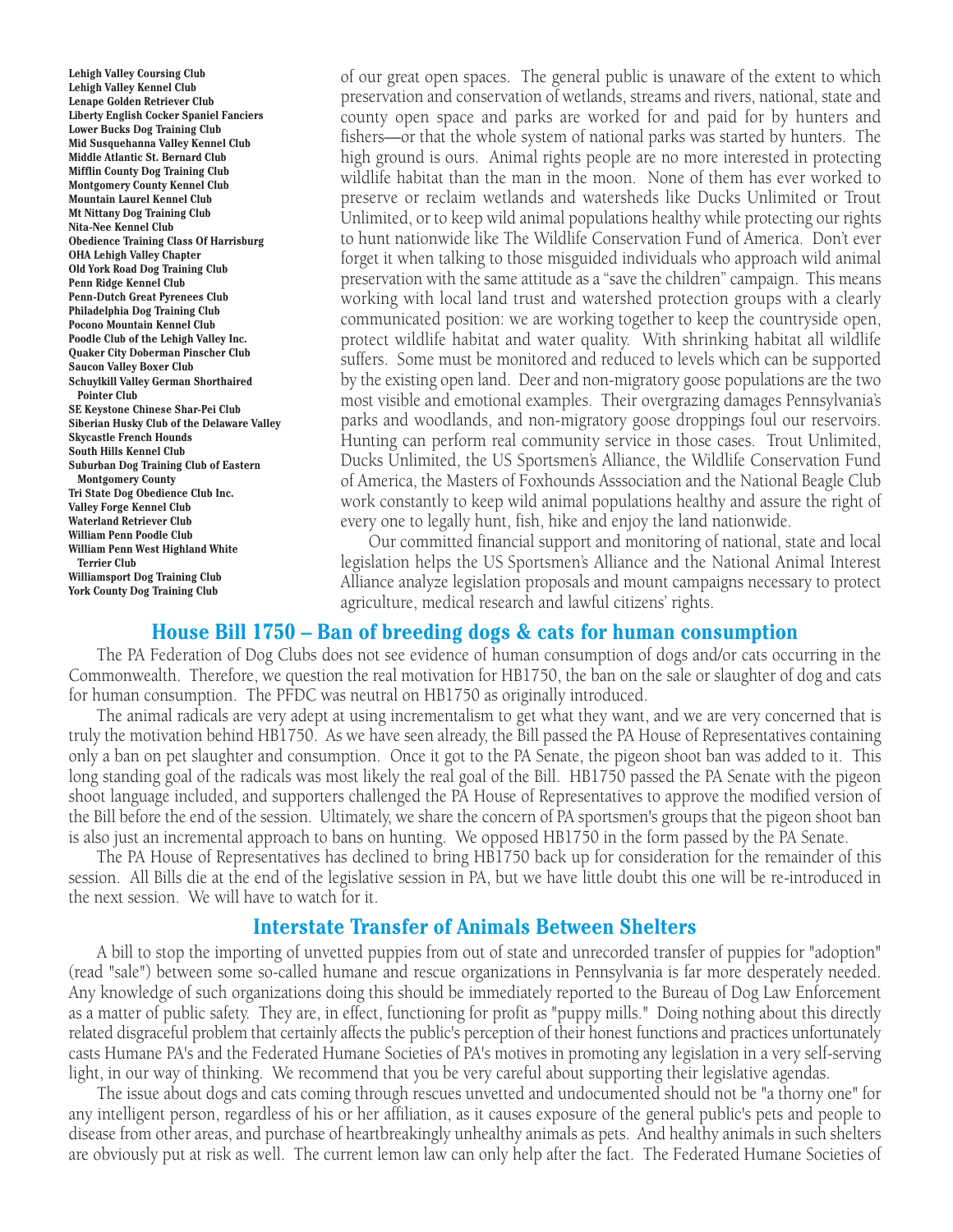PA should be very strong voices to help correct this problem. It should be a much needed amendment to the PA dog laws. We of the PFDC have been trying to get these loopholes stopped for some time.

#### **PA State Animal Response Team Financial Problems**

This is a difficult situation. Most of the money we received to start the program came from the Federal government through the Department of Homeland Security. Those grants have dried up and there is little hope of getting future grants. The budget at the state level is not any better, so there is little hope of getting money for PASART for administrative costs, such as the salary for its Executive Director. They are getting a nice amount for equipment and training of volunteers however.

An organization called Humane PA has stepped forward and offered to fund the salary of the PASART Executive Director, but there are significant strings attached. They would require oversight of the PASART Board in terms of its membership and some high-level decisions. They say they will not be micromanaging PASART, but they do want to use it to further their public relations and fund raising goals. This may require PASART Board members to appear in Humane PA events and fund raising materials. PFDC would have a significant problem participating in such activities.

Humane PA is not the same organization as the Humane PA Political Action Committee (PAC), however they do have similar goals and some overlapping Board members. They have close connections and are certainly allied with the Humane Society of the United States. The HSUS representative and the representative of the PA Federated Humane Societies are in full support of the Humane PA offer. Many of the others on the PASART Board see little alternative to the offer, so are grudgingly going along with it. PFDC and the PA Veterinary Medical Association have spoken in opposition. The Penn State Ag Extensions have left the PASART Board, possibly because of the deal.

PFDC believes that it may be possible to move PASART forward without a paid Executive Director. We have operated effectively as an all volunteer organization throughout our history. PASART currently has a Board Chairperson, Treasurer and Secretary that are elected from the members of the Board of Directors. The Executive Director was a paid employee overseen by that Board, but is now acting as a volunteer. We believe since he can no longer be paid, he should not be considered Executive Director. He should be given one of the open seats on the Board. We would then propose changes to the PASART By-Laws that would create President and Vice-President positions. The officers would then be responsible for running the day-to-day operations of PASART.

Stay tuned.

#### **Western PA Legislative Meeting**

The PFDC will conduct a legislative and public relations meeting in conjunction with the 2015 Memorial Day Weekend Cluster in New Castle, PA on May 22, 2015. We will have legislative updates from Julian Prager, and hope to have Dog Law Supervisor Thomas Wharry speaking again at this event. Updates on the PA State Animal Response Team and other PFDC activities will be presented as well. The cluster is held east of New Castle at the Lawrence County Farm Show Grounds. You can obtain more information and directions in the cluster premium list from Superintendent MB-F Inc.

#### **Annual Delegates Meeting**

This meeting will be held at the Hoss's in the Selinsgrove area on June 25, 2015 beginning at 6 PM. Mark your calendars now, and please send a representative for your club. Feel free to get some dinner prior to the meeting. We will have legislative updates from Julian Prager and Bob Stoner, a Supervisor in Upper Paxton Township, Dauphin County, on the agenda. Mr. Stoner is working on demands by residence in his community who want to prevent an Amish kennel from moving in.

#### **Annual Dinner Meeting**

We will hold our annual dinner meeting at Caitlyn & Cody's Diner, 1907 John Fries Highway, Quakertown, PA on September 9, 2015. Pencil in the date and please send a representative for your club. We will have legislative updates and an informative speaker in addition to the great food.

#### **Directory**

The current edition of the PFDC Breed Information Directory is for 2014-2015. It has been published and distributed at the annual meeting. We are still working on getting clubs unrepresented at the meeting a copy by US Mail. All information from this edition is in the electronic directory on our web site.

Going forward, we will work with the NJ Federation of Dog Clubs on a joint Directory. In 2015, members of PFDC member clubs can apply to be included in the 2015 NJFDC Directory. Applications and payments should be sent to Darin Cox, 2002 Wentworth Drive, Camp Hill, PA 17011-7447 by January 24, 2015. Those from PA listing in the NJFDC